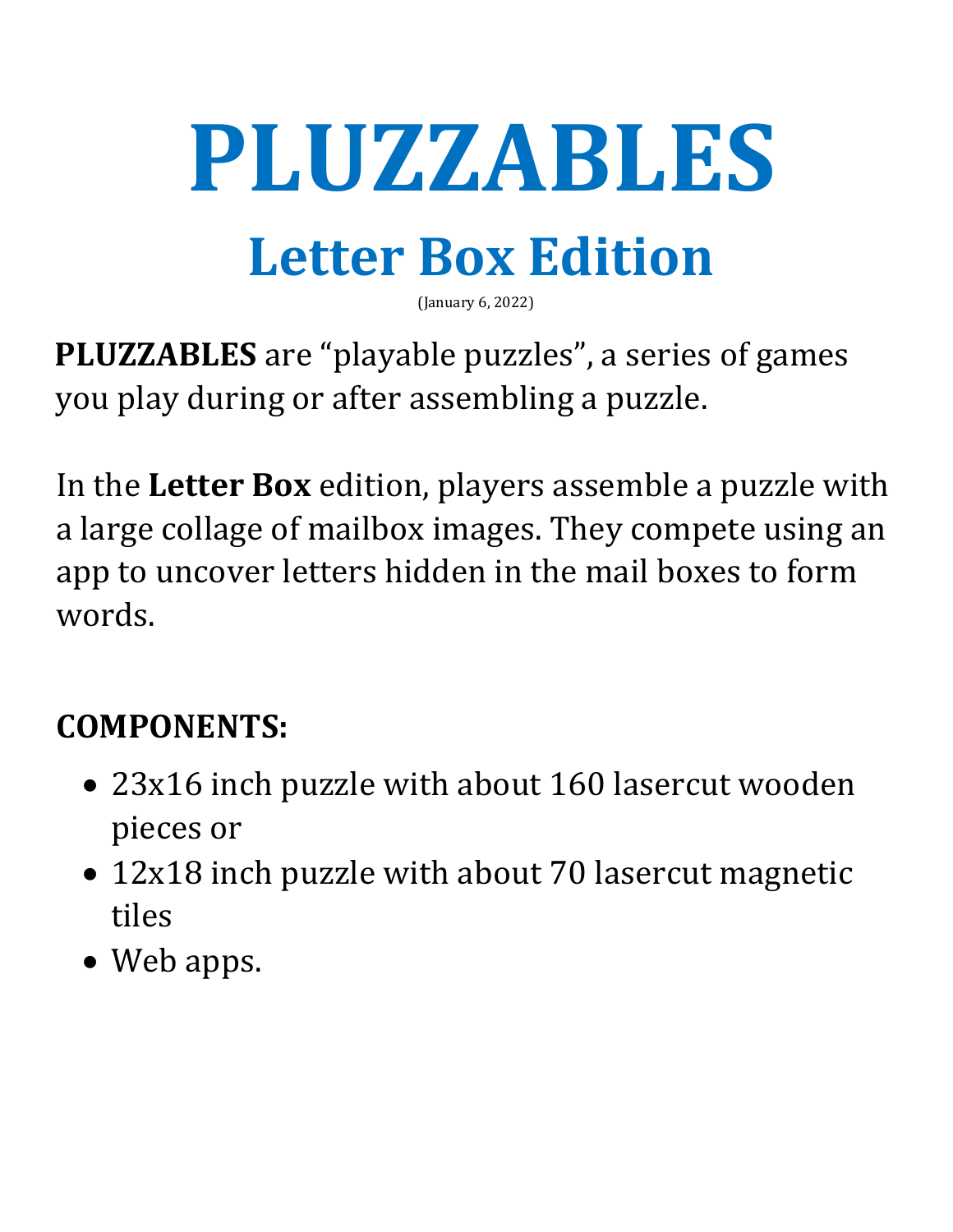#### **Overview:**

The puzzle you will build contains 330 letter boxes and mailboxes. After assembly, play a game (by number) to find the letters that the mailman misplaced.

Letter Box Game 123

Letter Box Game 124



SON SWOP TAX TIDY TIE TIN TRY UP WEEK ZOO

#### **Printed Puzzle**

The "LetterBox" app let players compete to find hidden words. Before playing the online game, print a guide sheet to help you place letters. Although the app reveals letters and verifies words, you'll still need to manually track where the letters reside.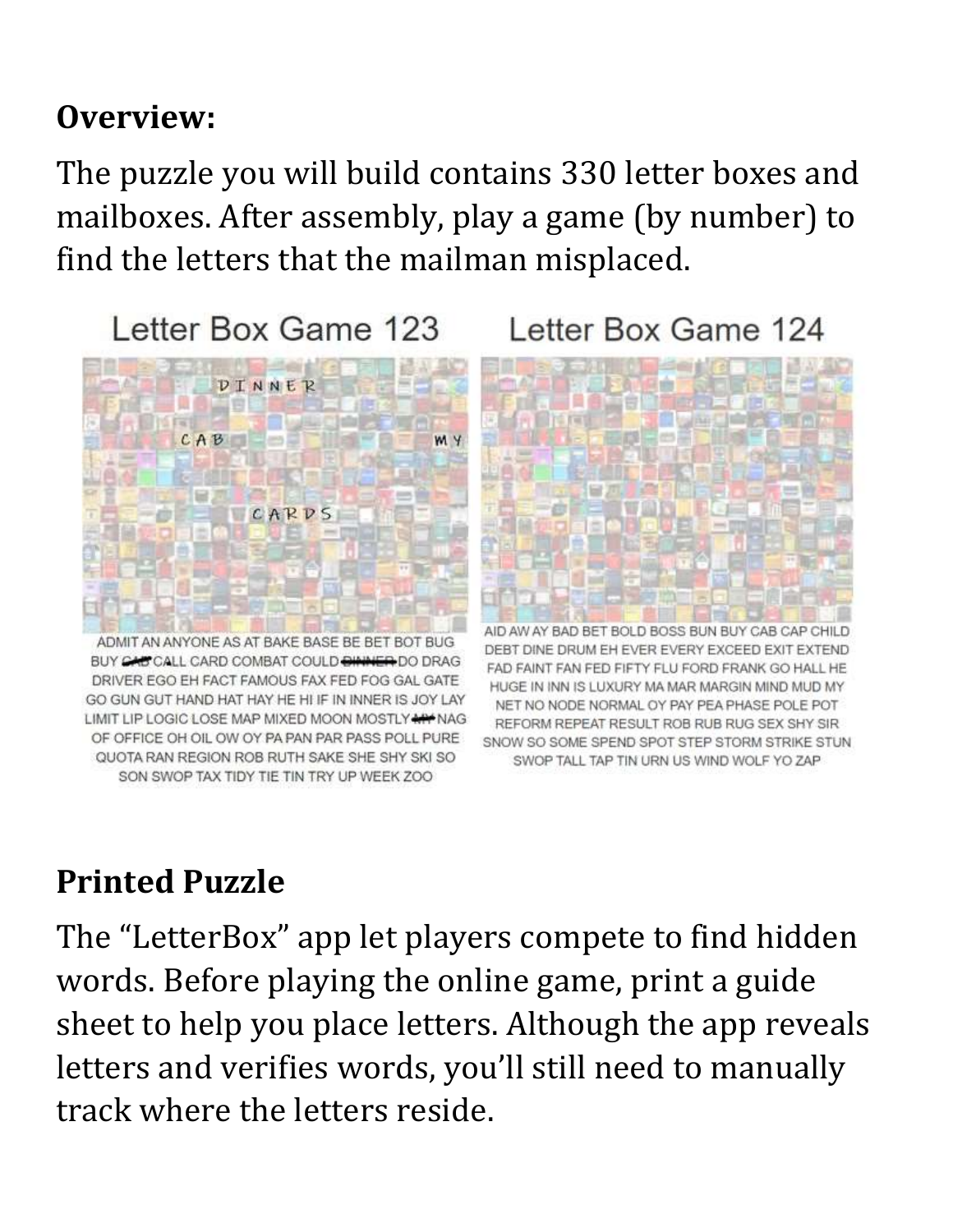#### **Playing the "LetterBox" Game**

Using your cell phone, visit [www.Pluzzables.com](http://www.pluzzables.com/) and tap "Play Letterbox". Select a game by number and whether you wish to find 5-letter or 6-letter words.

The game will display a random mailbox and the letter found in those mailboxes.

Find the mailbox in your puzzle.

Plot the letters that surround the mailbox on your printout.

Tap the mailbox in your app to reveal the letter hidden in that mailbox.

Plot that letter too.

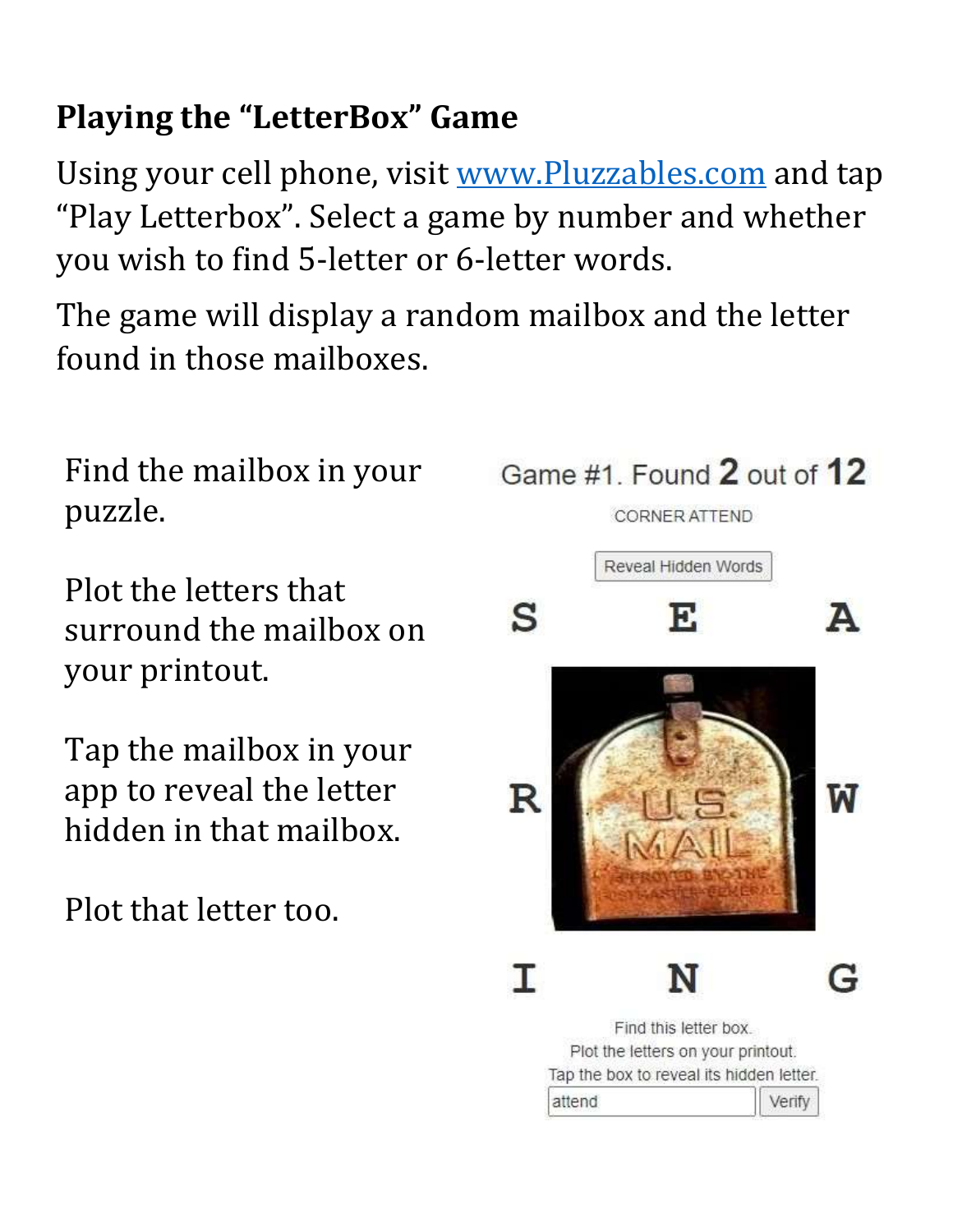#### **Finding the Hidden Words**

As you plot the letters found, you will start to see the hidden words. Once you have found a word of the target length, type it into the verification box.

Remember only to supply words of the target length.

#### **Scoring**

You are scored against how many of the hidden words you have found.